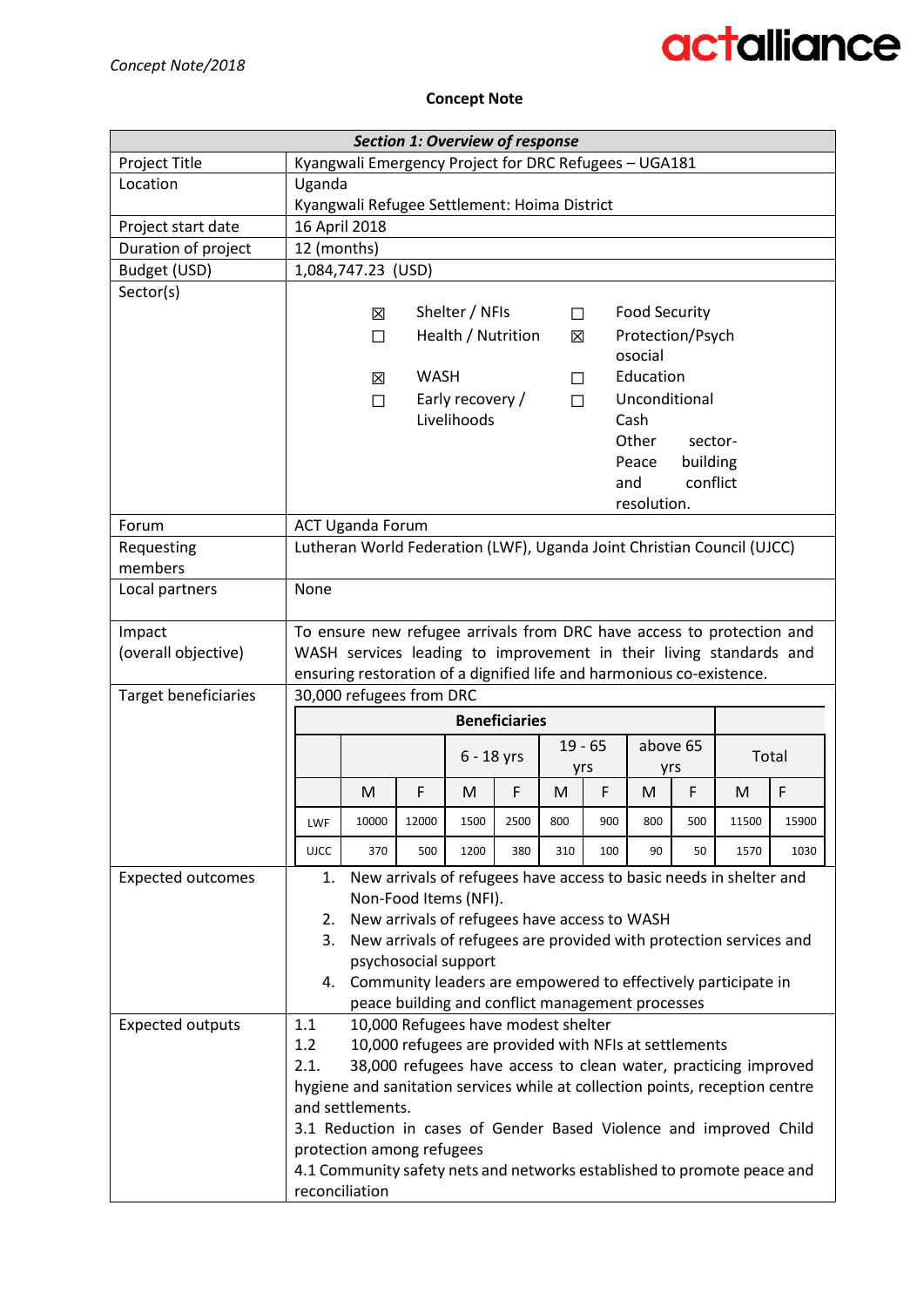| Main activities | Output 1: Shelter and settlement/NFI                                          |  |  |  |  |  |  |  |  |  |
|-----------------|-------------------------------------------------------------------------------|--|--|--|--|--|--|--|--|--|
|                 | 1.1 Construct 15 temporary communal shelters                                  |  |  |  |  |  |  |  |  |  |
|                 | 1.2 Distribute shelter construction kits to 2,000 households                  |  |  |  |  |  |  |  |  |  |
|                 | 1.3 Provide building material Support to Unaccompanied Minor/Separated        |  |  |  |  |  |  |  |  |  |
|                 | Children (UAM/SC)                                                             |  |  |  |  |  |  |  |  |  |
|                 | 1.4 Provide Shelter material support to foster families                       |  |  |  |  |  |  |  |  |  |
|                 | 1.5 Material support to persons with special needs Households (PSN)           |  |  |  |  |  |  |  |  |  |
|                 |                                                                               |  |  |  |  |  |  |  |  |  |
|                 | Output 2: Water Sanitation and Hygiene (WASH)                                 |  |  |  |  |  |  |  |  |  |
|                 | 2.1 Motorize two production wells                                             |  |  |  |  |  |  |  |  |  |
|                 | 2.2 Extend water system to Maratatu settlement                                |  |  |  |  |  |  |  |  |  |
|                 | 2.3 Procure and distribute 1,000 hygiene kits                                 |  |  |  |  |  |  |  |  |  |
|                 | 2.4 Conduct Hygiene and Sanitation sensitization.                             |  |  |  |  |  |  |  |  |  |
|                 | 2.5 Procure and distribute 2,000 water storage containers                     |  |  |  |  |  |  |  |  |  |
|                 | 2.6 Construct 150 gender inclusive communal latrines with bath shelters       |  |  |  |  |  |  |  |  |  |
|                 | 2.7 Conduct training of Hygiene Promoters and staff on CLTS and other         |  |  |  |  |  |  |  |  |  |
|                 | participatory sanitation approaches.                                          |  |  |  |  |  |  |  |  |  |
|                 | 2.8 Procure and install hand washing facilities at collection points and      |  |  |  |  |  |  |  |  |  |
|                 | reception centre                                                              |  |  |  |  |  |  |  |  |  |
|                 | 2.9 Procure and distribute garbage trash-bins at reception centre, border     |  |  |  |  |  |  |  |  |  |
|                 | collection points and institutions                                            |  |  |  |  |  |  |  |  |  |
|                 | 2.10 Engage 20 Hygiene Promoters                                              |  |  |  |  |  |  |  |  |  |
|                 | 2.11 Production of IEC Materials for hygiene and sanitation.                  |  |  |  |  |  |  |  |  |  |
|                 | 2.12 Construct 4 blocks of Permanent latrines (5 stances) at the reception    |  |  |  |  |  |  |  |  |  |
|                 | centre.                                                                       |  |  |  |  |  |  |  |  |  |
|                 | 2.13 Facilitate water quality monitoring and surveillance                     |  |  |  |  |  |  |  |  |  |
|                 |                                                                               |  |  |  |  |  |  |  |  |  |
|                 | Output 3: Protection/Psychosocial Support                                     |  |  |  |  |  |  |  |  |  |
|                 | 3.1 Conduct mapping and capacity assessment for community support             |  |  |  |  |  |  |  |  |  |
|                 | systems                                                                       |  |  |  |  |  |  |  |  |  |
|                 | 3.2 Train incentive workers (block leaders, religious and opinion leaders) on |  |  |  |  |  |  |  |  |  |
|                 | psychosocial helping skills                                                   |  |  |  |  |  |  |  |  |  |
|                 | 3.3 Provision of psychosocial support to vulnerable people with signs of      |  |  |  |  |  |  |  |  |  |
|                 | distress                                                                      |  |  |  |  |  |  |  |  |  |
|                 | 3.4 Persons with disabilities provided with mobility appliances               |  |  |  |  |  |  |  |  |  |
|                 | 3.5 Regular community-based campaigns to on child rights and how to           |  |  |  |  |  |  |  |  |  |
|                 | address their concerns conducted                                              |  |  |  |  |  |  |  |  |  |
|                 | 3.6 Provide unconditional cash grant to 200 PSNs                              |  |  |  |  |  |  |  |  |  |
|                 | 3.7 Procure solar street lights for communal places and dark spots            |  |  |  |  |  |  |  |  |  |
|                 | 3.8 Conduct a conflict assessment                                             |  |  |  |  |  |  |  |  |  |
|                 | 3.9 Hold a one-day feedback meeting with 50 selected community leaders        |  |  |  |  |  |  |  |  |  |
|                 | 3.10 Conduct a two days training for 40 participants (district leadership and |  |  |  |  |  |  |  |  |  |
|                 | Humanitarian workers) on the Do No Harm Principles.                           |  |  |  |  |  |  |  |  |  |
|                 | 3.11 Conduct a four (4) days capacity building training for 40 community      |  |  |  |  |  |  |  |  |  |
|                 | leaders.                                                                      |  |  |  |  |  |  |  |  |  |
|                 | 3.12 Facilitate 40 community leaders to engage in conflict management         |  |  |  |  |  |  |  |  |  |
|                 | processes within the settlement and neighbouring host community.              |  |  |  |  |  |  |  |  |  |
|                 | 3.13 Facilitate Monthly community dialogue meetings for harmonious co-        |  |  |  |  |  |  |  |  |  |
|                 | existence                                                                     |  |  |  |  |  |  |  |  |  |
|                 | 3.14 Conduct quarterly community radio talk shows on awareness raising        |  |  |  |  |  |  |  |  |  |
|                 | and sensitization on harmonious and peaceful co-existence                     |  |  |  |  |  |  |  |  |  |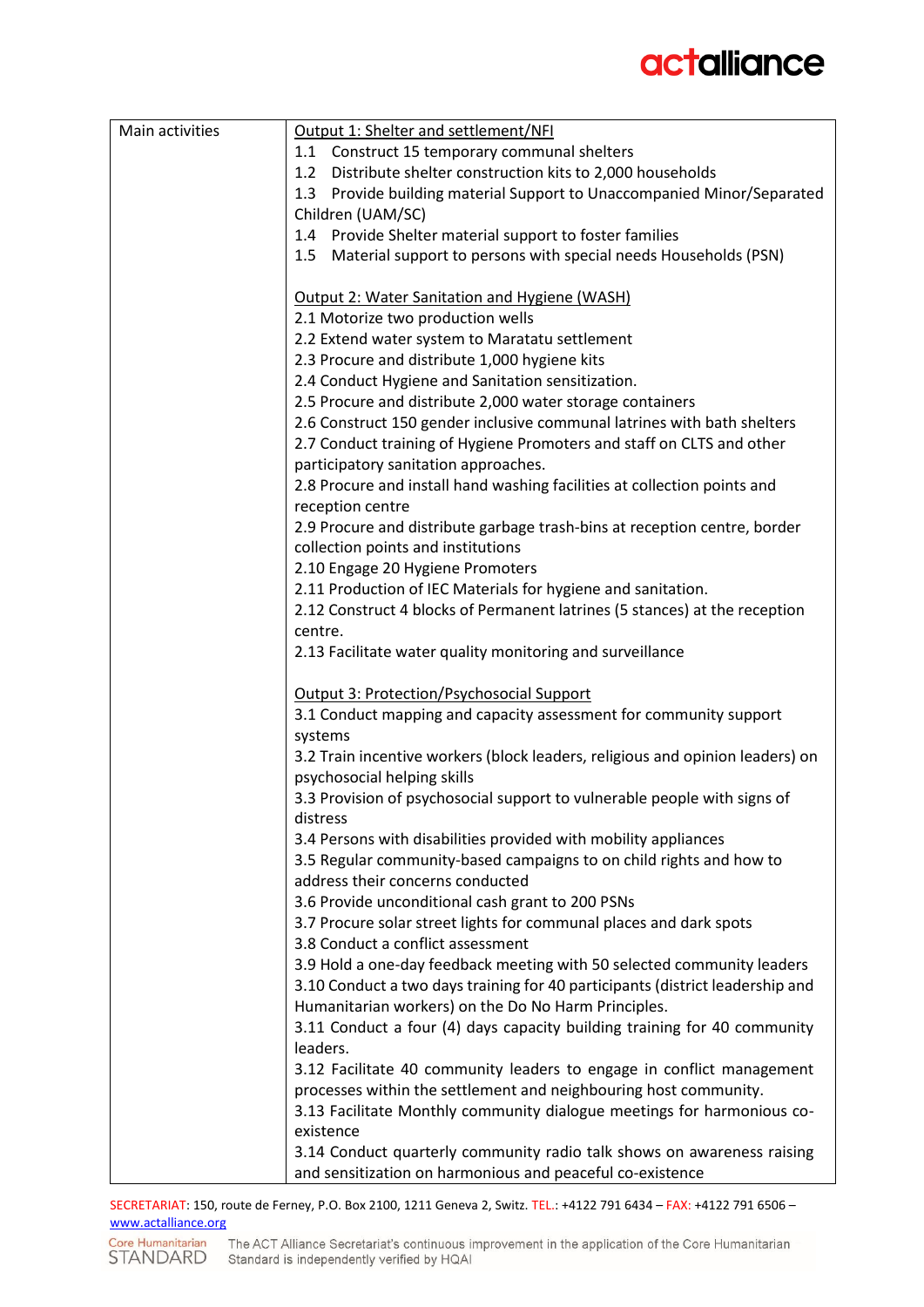| 3.15 Conduct intra and inter community games for youths (boys and girls)   |
|----------------------------------------------------------------------------|
| to promote unity and harmonious co-existence in 4 Settlements/ Zones.      |
| 3.16 Support 4 communities(settlements/zones) to constructively utilize    |
| their leisure time by engaging in music, dance and drama activities        |
| 3.17 Hold quarterly dialogue on feedback and review meetings with district |
| leadership and humanitarian workers on the Do No Harm Principle (and       |
| present issues of advocacy at district level).                             |
| 3.18 Monitoring and evaluation                                             |
|                                                                            |

#### *Section 2: Narrative Summary*

### **Background**

In the evening of Monday, the 18 December 2017, the district of Kanungu, Kisoro and Bundibugyo in Western Uganda, experienced a heightened influx of refugees from the Democratic Republic of Congo (DRC) fleeing violence in North Kivu and Ituri regions. That week was characterised by two major developments: the unexpected surge of arrivals to Kyangwalli Settlement through the Lake Albert route and the arrival of Congolese refugees to Kyaka II settlement. Rwamwanja settlement which used to receive Congolese refugees entering through South-West Uganda has since reached full capacity, prompting the government to reactivate reception of new arrivals in Kyaka II and Kyangwali settlements. More than 40,000 Congolese new arrivals have been received in Uganda since 1st December 2017. The largest majority entered through Nteko and Bunagana border points in Kisoro with smaller numbers crossing through Ishasha, Kyeshero and Butogota border points in Kanungu, Mpondwe in Kasese and Lake Albert in Hoima district. In Hoima, recent daily refugee arrival averages at 2,000 persons per day through Sebagoro, Kaiso, Nsonga border landing sites. The new arrivals are received and relocated to Kyangwali settlement nearby.

The settlements face numerous challenges from poor access roads and lack of infrastructure, and inadequate access to clean and safe water. At Malemo C Zone of Kyangwali settlement, the new arrivals currently receive 13 litres of water/person/day which is below the recommended minimum SPHERE standards of 15 litres/person/day. Since children constitute the majority of new arrivals, temporary schools need to be urgently established for the provision of safe child spaces, early childhood development and primary education before school resumes in February. In Kyangwali's extension sites of Malembo and Maratatu, refugees lack adequate sanitation facilities such as communal latrines for new arrivals. Approximately, 1,232 persons with specific needs (PSNs) including about 800 unaccompanied minors and separated children (UASC) have been identified, and also people with disabilities (PWD), survivors of Sexual and Gender Based Violence as experienced in DRC and in transit to the country of refuge, and other vulnerabilities, need to be identified and addressed. The new entry points lack adequate shelter for all persons including PSNs, who have more vulnerabilities. Since the launch of LWF interventions at both Kagoma reception centre and Malatatu settlement, LWF has recorded 102 GBV cases who have so far been supported with psychosocial support. This indicates that women experience violence both in country of origin and during flight as refugees.

There are resentments within and among refugees arising from challenges posed by the situation as well as existing grievances from country of origin. Hence, there is a need to establish mechanisms for harmonious co-existence and resolution of community conflicts as they arise. Issues around resettlement, leadership, socio-economic differences, domestic and sexual abuse among others have caused ill feelings, hence the need to contribute to the mitigation of tensions.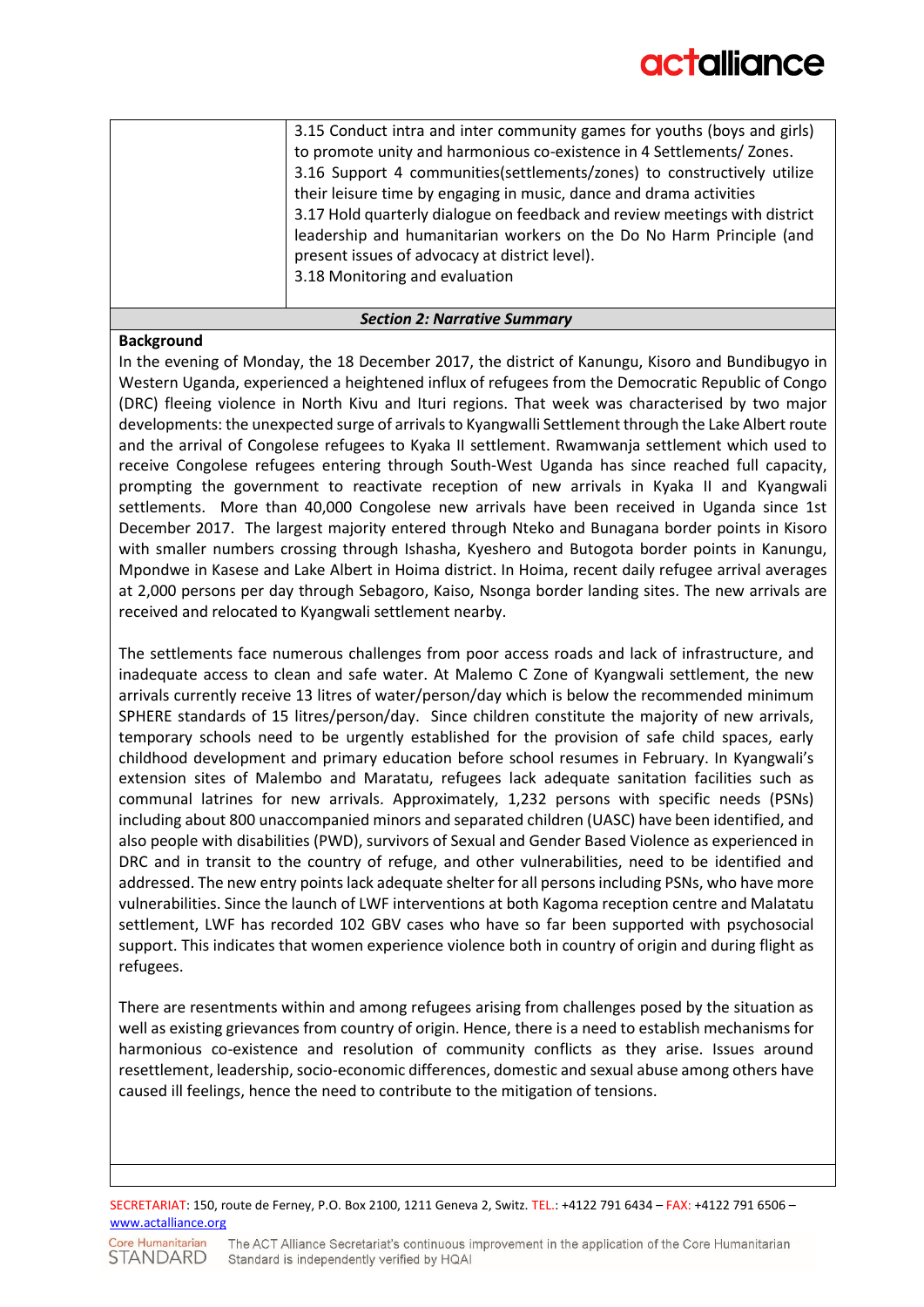| <b>Humanitarian Needs</b>                                    | <b>Capacity to Respond</b>                                                             |
|--------------------------------------------------------------|----------------------------------------------------------------------------------------|
| Refugees into Uganda started coming on 18 <sup>th</sup>      | Lutheran World Federation (LWF) has been                                               |
| December 2017 with daily arrivals averaging at               | operational in Uganda since 1981 providing                                             |
| 2000, into a reception area that had a holding               | humanitarian support to South Sudan and                                                |
| capacity of 600. LWF conducted a Rapid Needs                 | Congolese refugees. LWF with request from                                              |
| assessment in February 2018 in Kyangwali to                  | Office of the Prime Minister (OPM) and                                                 |
| identify urgent needs of new arrivals from DRC.              | UNHCR, responded to the influx of Congolese                                            |
| The assessment highlighted humanitarian                      | Kyangwali settlement with lifesaving<br>in                                             |
| needs in WASH, protection, shelter at Malatatu               | interventions in WASH, Protection and shelter                                          |
| settlement which has so far been expanded to                 | support with funding support from Church of                                            |
| accommodate more persons (11,000 to                          | Sweden (CoS).                                                                          |
| 40,000) resulting in the settlement sharing a                |                                                                                        |
| perimeter border with a forest reserve.                      | Based of its experience in addressing the needs                                        |
| Currently, there is a need to integrate                      | of Congolese refugees and expertise in short to                                        |
| environment and energy into the short-term<br>interventions. | longer multi-sectoral interventions, LWF has                                           |
|                                                              | the capacity to scale up implementation in<br>Kyangwali settlement. The Rapid Response |
| WASH. There is a need for more than 300                      | funds by CoS has so far reached more than                                              |
| communal latrines in the short term as                       | 25,000 refugees in need of support in WASH,                                            |
| Malatatu settlement is being expanded to                     | People with Special Needs support, Non-food                                            |
| accommodate more new arrivals and refugees                   | Item support and shelter support in Malatatu,                                          |
| who are to be reloacted from Malembo C Zone.                 | Sebagoro and Nsonga border points and                                                  |
| LWF is operational in Malatatu which has a                   | Kagoma reception centre. LWF therefore                                                 |
| 1.7% household latrine coverage since 83% of                 | knows the current needs, context and                                                   |
| the new arrivals use communal latrines. 97% of               | community demographics which are vital for                                             |
| refugees visiting health posts report diarrhoea              | success of implementation.                                                             |
| cases. Currently, new arrivals are receiving                 |                                                                                        |
| plots of less than 25 x 15 metres which is not               | Uganda Joint Christian Council (UJCC), as a local                                      |
| sufficient for household farming.                            | national organisation established in 1963 with                                         |
|                                                              | a fully-fledged department of Justice, Peace                                           |
| Other priority needs include support to                      | and Reconciliation has a vast experience of                                            |
| with<br>specific<br>needs<br>(PSN),<br>persons               | community peace building<br>and<br>conflict                                            |
| environment, and livelihoods.                                | transformation within and among refugees,                                              |
|                                                              | and also with host communities.                                                        |

#### **Proposed response**

*Does the proposed response honour ACT's commitment to Child Safeguarding?*  ☒ Yes ☐ No

The overall objective is to ensure new arrivals have access to shelter, WASH, Protection services and are able to live in a peaceful environment. The proposed response seeks to improve the living standards of refugees by ensuring new arrivals' life is restored and they live a dignified life, while harmoniously co-existing.

The Appeal targets 30,000 refugees both old and new caseloads in Kyangwali Settlement, Hoima district with 10,000 persons to be supported with shelter support, 11,000 beneficiaries for WASH support, 5,000 receiving protection and psychosocial support, and 4,000 refugees to benefit from interventions that bridge and strengthen peaceful co-existence and cohesion among the refugees and host community.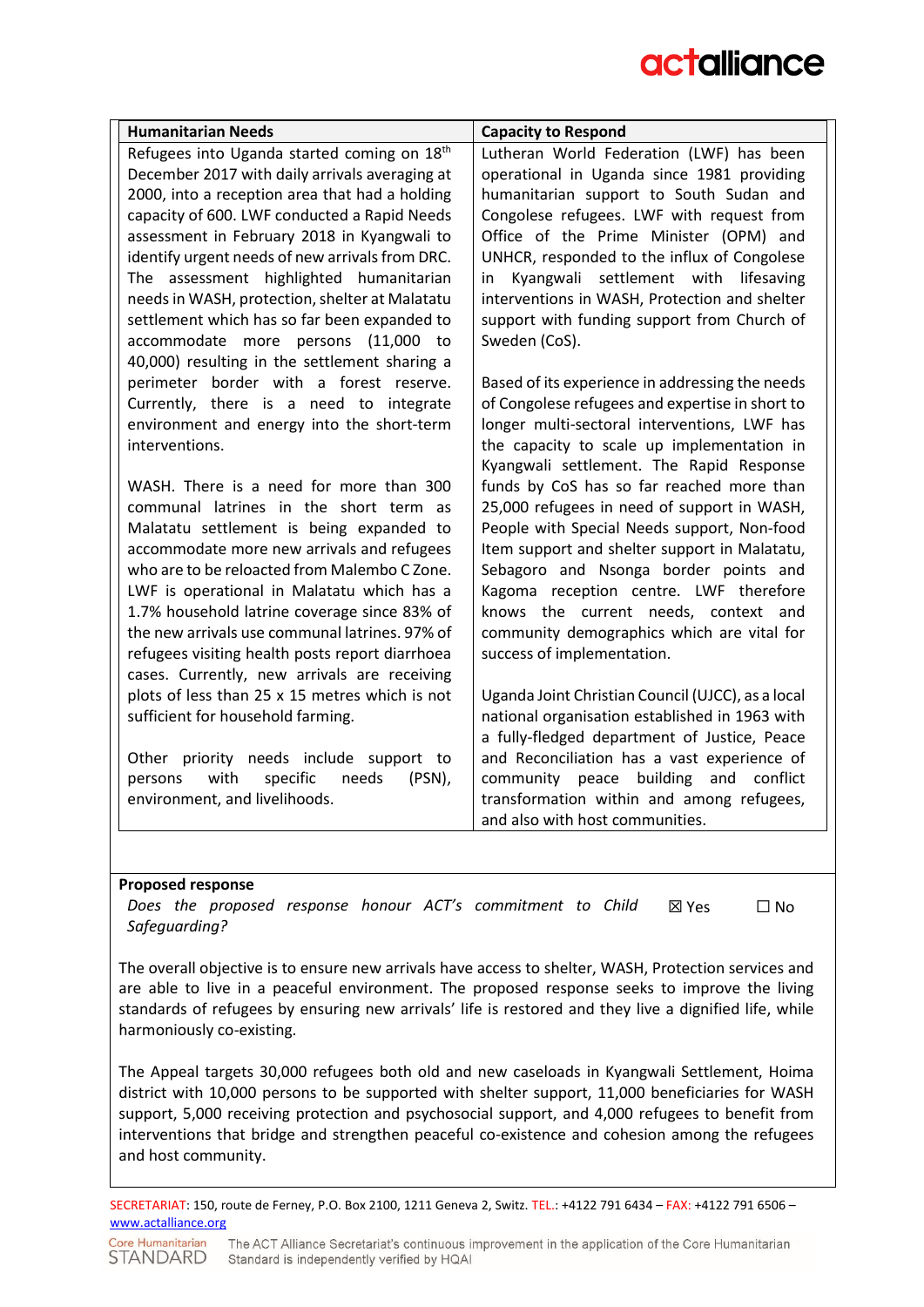LWF is currently providing humanitarian assistance to newly arrived refugees and continues to support the already established ones to regain self-sufficiency though multi-sector interventions in Livelihood, Water, Sanitation and Hygiene, and Protection with support from Church of Sweden (CoS) through the Rapid Response Mechanism (RRM). However, due to recent trend coupled with a surge in arrivals, there are noted gaps in Shelter, NFI supports, WASH, protection and peace building. The Appeal will intervene through short-term/emergency to Mid-term intervention in shelter, WASH, Protection and peace building/ conflict resolutions mechanisms.

To build the capacity of the community to respond to challenges posed against harmonious coexistence during this intervention, community leaders will be empowered to effectively participate in peace building and conflict management community processes.

Uganda Joint Christian Council (UJCC) will conduct a conflict assessment with the aim of establishing dividers, connectors and develop strategies to better respond to conflicts. The assessment will be participatory, involving all stakeholders including religious leaders, humanitarian agencies and local leaders (80 respondents). The method to collect information to be used for peace building and conflict management will be done in 4 days, and the fifth day will be for joint community feedback meeting. For four days, interviews will be conducted as well as focus group discussions to develop an in-depth analysis of possible causes of conflict. Information generated at this stage will further be used in initiating activities aimed at fostering harmony. Two weeks upon completion of the assessment, fifty (50) selected community leaders cognizant of gender and age will share findings and map out a strategy on how best the program can contribute towards harmonious co-existence.

Participants of this initiative peace building component shall include the Uganda Joint Christian Council grassroots structure representatives from the Ecumenical Joint Action Committee (EJACs), Refugee Welfare committees, religious groups, community leaders, opinion leaders, local council, women and youth representatives as well as district authorities. This will be followed by a 4 daytraining for 40 community leaders, women and youth groups in community peace building and conflict resolution to enable them to participate in conflict management processes. The training will involve presentations, conflict games and practical use of conflict analysis tools. The teams shall also work to develop skits and drama presentations. The teams will then engage within their respective zones/blocks and host community in mediation and dialogue processes. Intra and inter community games as well as music, dance and drama shall be conducted with an aim of strengthening interaction for harmonious co-existence. In addition, these activities will build the young people's confidence and abilities to find and create opportunities to advance their life circumstances. They shall also help the youth move away from gangs and focus on engaging in more productive hobbies and talents. A training for humanitarian workers and district leadership on the Do No Harm principles will be conducted, with an aim of promoting inclusiveness and non-discrimination, and hold a quarterly dialogue meeting of the same group with community leaders (host and refugees) to present issues of advocacy/concern.

**Shelter/Settlement and Non-Food Items:** 40,192 new arrival refugees have been received in Kyangwali. There are currently 2,963 persons with special needs and 1,576 unaccompanied minors who have multiple vulnerabilities. LWF will prioritise the provision of clothes, shelter support, beddings that help ensure they live dignified lives.

**Water, hygiene and Sanitation:** To Increase access to reliable, clean and safe water, LWF will motorise one production well in Maratatu settlement which currently has more than 35,000 refugees. The current communal latrine gaps are 300 and household latrine coverage is 1.7%. Households will be supported with latrine digging and hygiene materials to construct decent latrines as per Sphere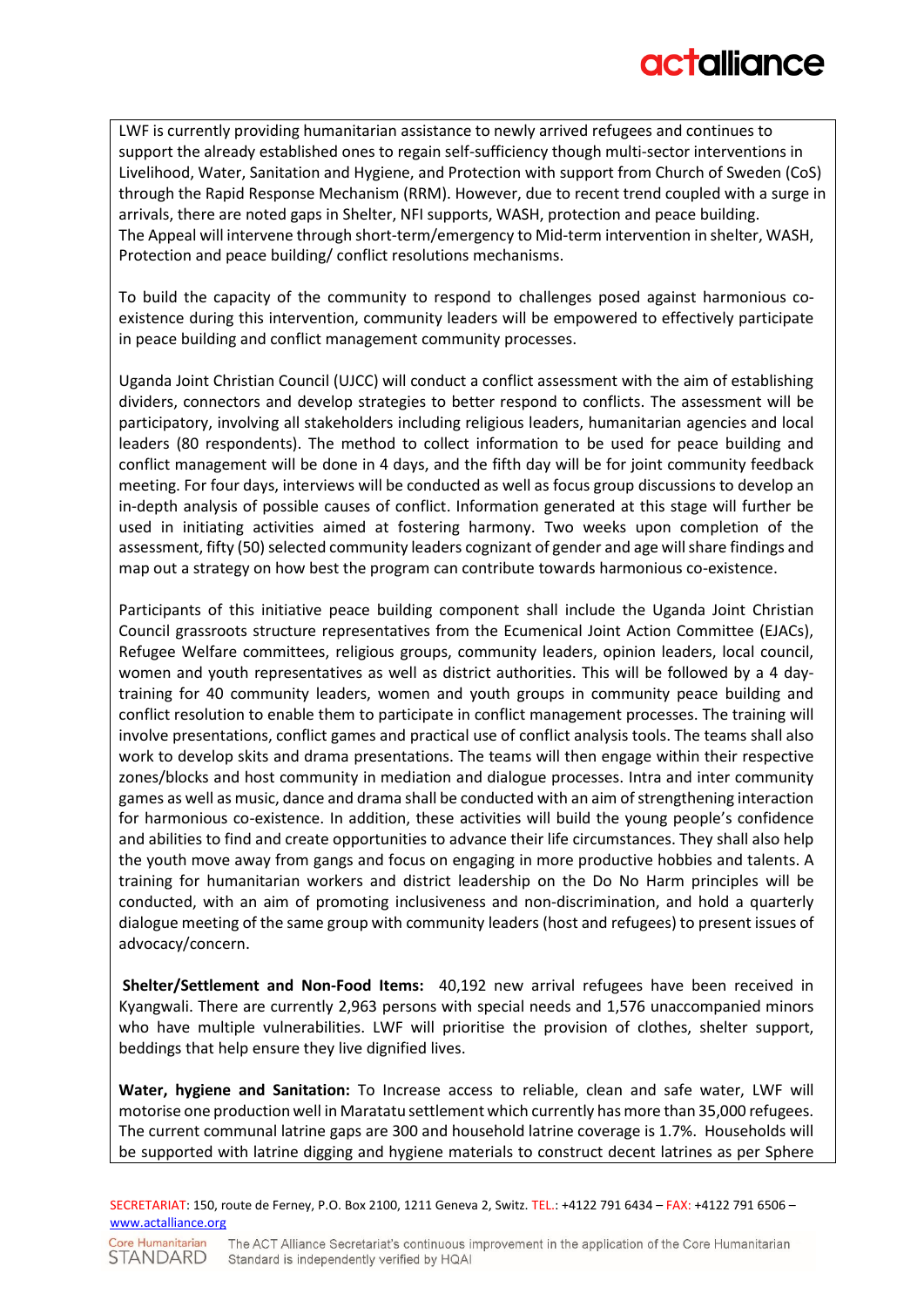standards. There are currently 21 hygiene promoters reaching only 10,500 refugees. The current gap is 49 hygiene promoters.

#### **Coordination**

LWF coordinated with Office of the Prime Minister (OPM), UNHCR and other implementing partners to ensure uniformity of approaches that will minimise in duplication. The implementing partner will work under the common ACT Alliance identity. Mutual agreements will be made with the Refugee Welfare committees to ensure that the project activities are done in a free and fair way and without any form of discrimination by age, sex, gender or any other diversity. LWF Geneva office in liaison with the LWF Emergency Hub in Nairobi shall continue to provide technical support and guidance to ensure humanitarian principles are adhered to and incorporated into policy documents, project proposals and planning.

The peace building intervention will be implemented by UJCC with support from LWF. Through its grassroots structures (EJACs), the Council will be able to conduct implementation of the activities in collaboration with the local council administration. The local and district collaboration will be helpful in case of actions and advocacies arising from monthly and quarterly dialogues.

#### **Basic implementation plan**

|            |                                                                                                                              |       |     |      |      | 2018   |         |         |        |             |          | 2019     |       |
|------------|------------------------------------------------------------------------------------------------------------------------------|-------|-----|------|------|--------|---------|---------|--------|-------------|----------|----------|-------|
|            | <b>Months</b>                                                                                                                | April | Vay | June | ylul | August | Septemb | October | Novemb | Decemb<br>မ | Vienuary | February | March |
|            | Outcome 2.1: Shelter and                                                                                                     |       |     |      |      |        |         |         |        |             |          |          |       |
|            | settlement/NFI                                                                                                               |       |     |      |      |        |         |         |        |             |          |          |       |
| 2.1.1.     | Construct 15 temporary<br>shelters at the reception<br>centre, border collection<br>points and within Malatatu<br>settlement |       |     |      |      |        |         |         |        |             |          |          |       |
| 2.1.2.     | Procure and distribute<br>shelter construction kits to<br>2000 households                                                    |       |     |      |      |        |         |         |        |             |          |          |       |
| 2.1.3      | Material Support to<br><b>UAMSC</b>                                                                                          |       |     |      |      |        |         |         |        |             |          |          |       |
| 2.1.4      | Material Support to foster<br>Families                                                                                       |       |     |      |      |        |         |         |        |             |          |          |       |
| 2.1.5      | Inclusive PSN household<br>support (inclusive of<br>energy saving stove)                                                     |       |     |      |      |        |         |         |        |             |          |          |       |
| Sanitation | Outcome 2.3: Water, Hygiene and                                                                                              |       |     |      |      |        |         |         |        |             |          |          |       |
| 2.3.1.     | Motorize two productions<br>well                                                                                             |       |     |      |      |        |         |         |        |             |          |          |       |
| 2.3.2      | Extend water system to<br>Malatatu settlement<br>(Tanks with Accessories)                                                    |       |     |      |      |        |         |         |        |             |          |          |       |
| 2.3.3.     | Procure and distribute<br>1000 hygiene kits                                                                                  |       |     |      |      |        |         |         |        |             |          |          |       |
| 2.3.4      | Conduct Hygiene and<br>Sanitation sensitizations                                                                             |       |     |      |      |        |         |         |        |             |          |          |       |
| 2.3.5.     | Procure and distribute<br>2000 water storage<br>containers                                                                   |       |     |      |      |        |         |         |        |             |          |          |       |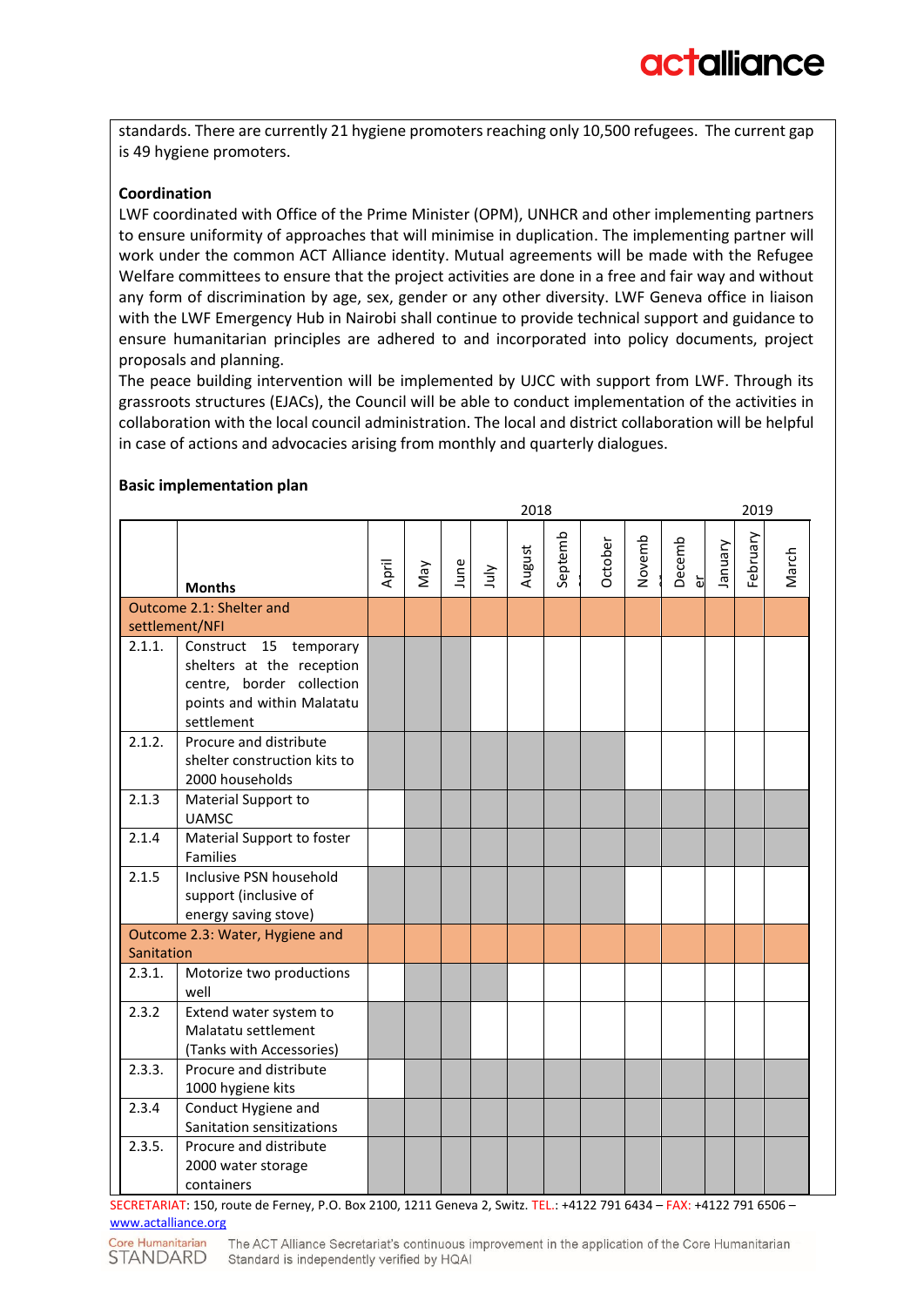| 2.3.6        | Construct 150 gender                   |  |  |  |  |  |  |
|--------------|----------------------------------------|--|--|--|--|--|--|
|              | inclusive communal                     |  |  |  |  |  |  |
|              | latrines with bath shelters            |  |  |  |  |  |  |
|              | (plastic slab, treated logs,           |  |  |  |  |  |  |
|              | construction poles, 20L                |  |  |  |  |  |  |
|              | jerrican)                              |  |  |  |  |  |  |
| 2.3.7        | Conduct training of                    |  |  |  |  |  |  |
|              | <b>Hygiene Promoters and</b>           |  |  |  |  |  |  |
|              | staff on CLTS and other                |  |  |  |  |  |  |
|              | participatory sanitation               |  |  |  |  |  |  |
|              | approaches.                            |  |  |  |  |  |  |
| 2.3.8        | Procure and install hand               |  |  |  |  |  |  |
|              | washing facilities in the              |  |  |  |  |  |  |
|              | collection points and                  |  |  |  |  |  |  |
|              | reception centre                       |  |  |  |  |  |  |
| 2.3.9        | Procure and distribute                 |  |  |  |  |  |  |
|              |                                        |  |  |  |  |  |  |
|              | garbage trash-bins at                  |  |  |  |  |  |  |
|              | reception centre, border               |  |  |  |  |  |  |
|              | collection points and                  |  |  |  |  |  |  |
|              | institutions                           |  |  |  |  |  |  |
| 2.3.10       | Engagement of 20 Hygiene               |  |  |  |  |  |  |
|              | Promoters                              |  |  |  |  |  |  |
| 2.3.11       | <b>Production of IEC Materials</b>     |  |  |  |  |  |  |
| 2.3.12       | construct 4 blocks of 5                |  |  |  |  |  |  |
|              | stances Permanent latrines             |  |  |  |  |  |  |
|              | at the reception centre                |  |  |  |  |  |  |
| 2.3.13       | Facilitate water quality               |  |  |  |  |  |  |
|              | monitoring and                         |  |  |  |  |  |  |
|              | surveillance                           |  |  |  |  |  |  |
| Outcome 2.5: |                                        |  |  |  |  |  |  |
|              | <b>Protection/Psychosocial Support</b> |  |  |  |  |  |  |
| 2.5.1.       | Conduct mapping and                    |  |  |  |  |  |  |
|              | capacity assessment for                |  |  |  |  |  |  |
|              | community support                      |  |  |  |  |  |  |
|              | systems                                |  |  |  |  |  |  |
| 2.5.2        | Train incentive workers                |  |  |  |  |  |  |
|              | (block leaders, religious              |  |  |  |  |  |  |
|              | and opinion leaders) on                |  |  |  |  |  |  |
|              | psychosocial helping skills            |  |  |  |  |  |  |
|              | (stress management,                    |  |  |  |  |  |  |
|              | coping mechanisms, and                 |  |  |  |  |  |  |
|              | follow up approaches)                  |  |  |  |  |  |  |
| 2.5.3        | Provision of psychosocial              |  |  |  |  |  |  |
|              | support to vulnerable                  |  |  |  |  |  |  |
|              | people with signs of                   |  |  |  |  |  |  |
|              | distress                               |  |  |  |  |  |  |
| 2.5.4        | Persons with disabilities              |  |  |  |  |  |  |
|              |                                        |  |  |  |  |  |  |
|              | provided with mobility                 |  |  |  |  |  |  |
|              | appliances                             |  |  |  |  |  |  |
| 2.5.5        | Regular community based                |  |  |  |  |  |  |
|              | campaigns to on child                  |  |  |  |  |  |  |
|              | rights and how to address              |  |  |  |  |  |  |
|              | their concerns conducted               |  |  |  |  |  |  |
| 2.5.6        | Provide unconditional cash             |  |  |  |  |  |  |
|              | grant to 200 PSNs                      |  |  |  |  |  |  |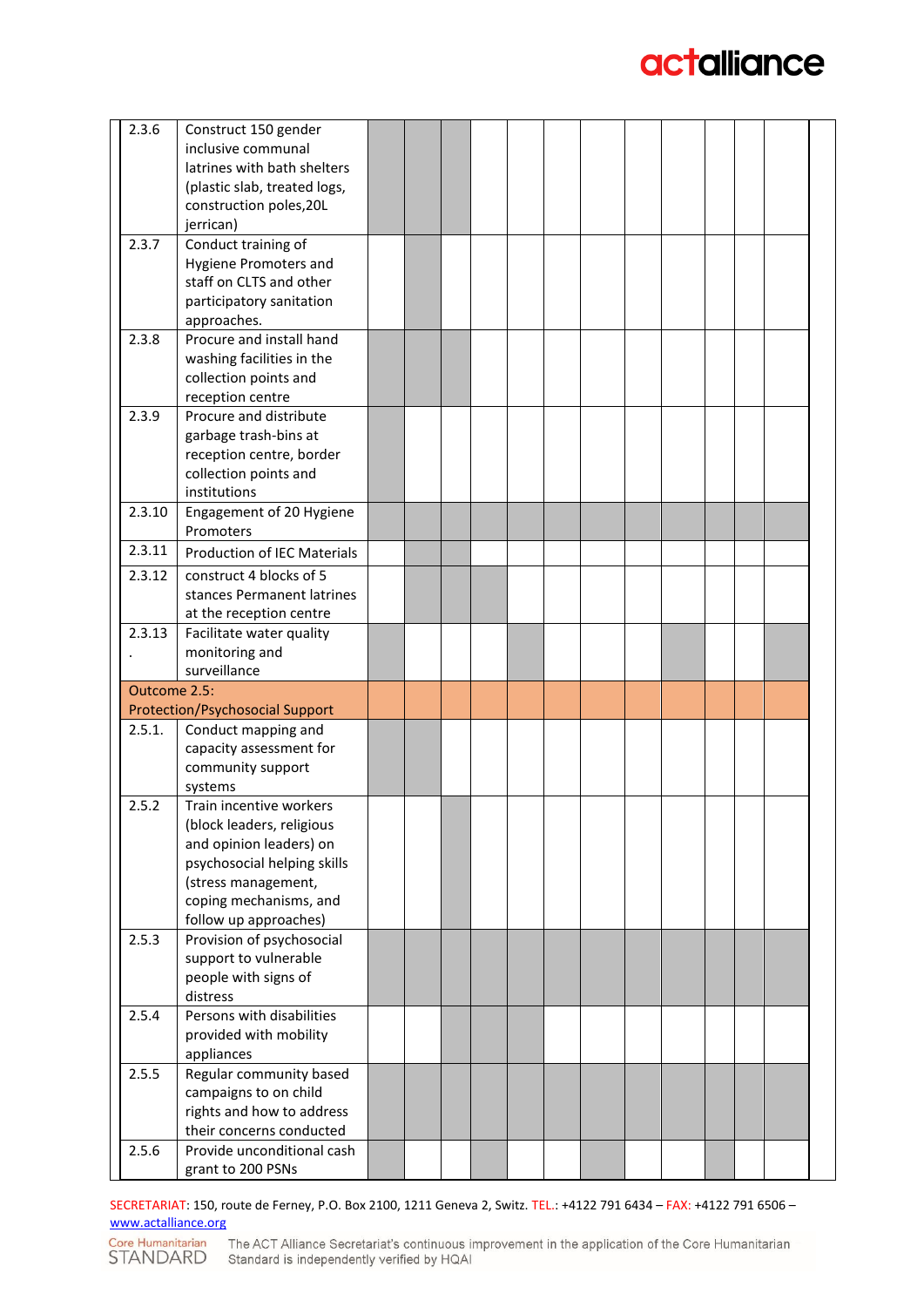| ، ب د | building<br>ueace                       |  |  |  |  |  |  |  |
|-------|-----------------------------------------|--|--|--|--|--|--|--|
|       | ،۱۱۲۲<br>.<br>tives<br>nv<br>$\tilde{}$ |  |  |  |  |  |  |  |

#### **Monitoring and evaluation**

The Planning, Monitoring, Evaluation and reporting (PMER) Manager will support the Project officer in charge of overall implementation under the guidance of project Team Leader. There will be regular monitoring, including field visits, stakeholder engagement, beneficiary consultations and government coordination. There will also be regular monthly/quarterly meetings and reporting within ACT Uganda Forum. Challenges, achievements and any other emerging issues will be discussed within ACT Uganda Forum. LWF will also analyse objectives vs achievements, key achievements, key learning and areas to for improvement. Finance Managers will monitor and control budget implementation and make periodic visits to project locations. On-the-spot internal audits will be carried out within the year and an external audit will be effected at project end. Monitoring and evaluation of peace building component will be an integral part of the entire implementation for greater impact realization and tracking progress. Communication from ACT alliance Secretariat will be through the Office of the Executive Secretary, who will oversee project implementation.

*Annex 1 Budget Summary*

| % of total budget for activities (USD)  |                                                                              |             |  |  |  |  |  |  |  |
|-----------------------------------------|------------------------------------------------------------------------------|-------------|--|--|--|--|--|--|--|
| <b>Activities</b>                       | <b>LWF</b>                                                                   | <b>UJCC</b> |  |  |  |  |  |  |  |
| Shelter and settlement / Non-food items | 100%                                                                         | 0%          |  |  |  |  |  |  |  |
| Water, sanitation & hygiene (WASH)      | 100%                                                                         | 0%          |  |  |  |  |  |  |  |
| Protection / Psychosocial support       | 46%                                                                          | 54%         |  |  |  |  |  |  |  |
| Camp Management                         | 0%                                                                           | 100%        |  |  |  |  |  |  |  |
|                                         |                                                                              |             |  |  |  |  |  |  |  |
|                                         | % of members' individual expenditures vis-<br>à-vis total expenditures (USD) |             |  |  |  |  |  |  |  |
|                                         | <b>LWF</b>                                                                   | <b>UJCC</b> |  |  |  |  |  |  |  |
|                                         | 88%                                                                          | 12%         |  |  |  |  |  |  |  |
|                                         |                                                                              |             |  |  |  |  |  |  |  |
|                                         |                                                                              |             |  |  |  |  |  |  |  |
|                                         |                                                                              |             |  |  |  |  |  |  |  |
|                                         |                                                                              |             |  |  |  |  |  |  |  |
|                                         |                                                                              |             |  |  |  |  |  |  |  |
|                                         | <b>Annex 2 Budget:</b>                                                       |             |  |  |  |  |  |  |  |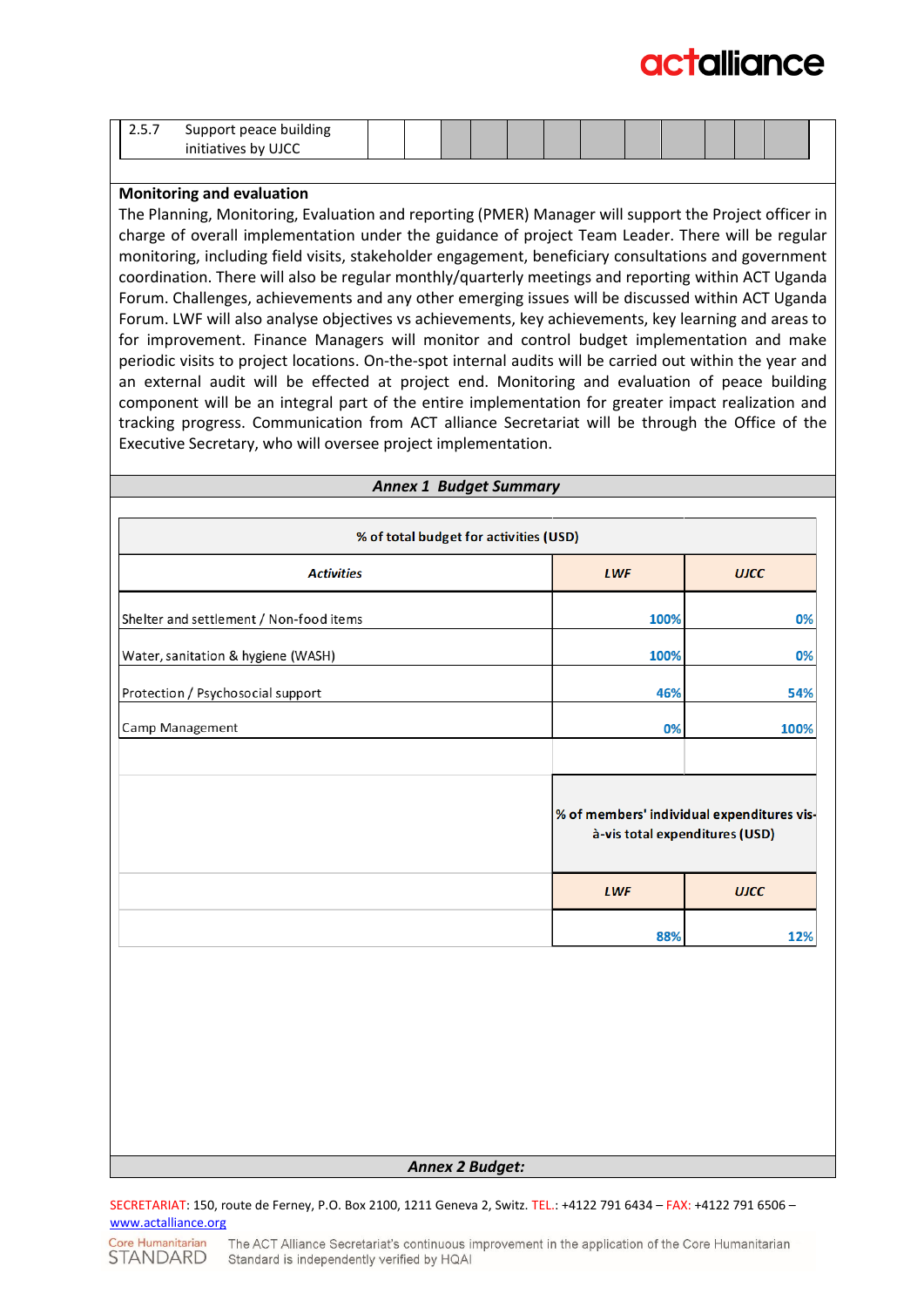|                | <b>EXPENDITURE</b>                                                                                                   |             |                               |               |
|----------------|----------------------------------------------------------------------------------------------------------------------|-------------|-------------------------------|---------------|
|                |                                                                                                                      |             | <b>Appeal</b>                 | <b>Appeal</b> |
|                |                                                                                                                      |             | <b>Budget</b>                 | <b>Budget</b> |
|                |                                                                                                                      |             | <b>UGX</b>                    | <b>USD</b>    |
|                | <b>DIRECT COSTS</b>                                                                                                  |             |                               |               |
| 1              | <b>PROGRAM STAFF</b>                                                                                                 |             |                               |               |
| Appeal Lead    |                                                                                                                      |             | 25,200,000                    | 6,804.00      |
|                | Total international program staff                                                                                    |             | 46,200,000                    | 12,474.00     |
|                | Total national program staff                                                                                         |             | 415,476,246                   | 112, 178.59   |
|                | <b>TOTAL PROGRAM STAFF</b>                                                                                           |             | 486,876,246                   | 131,457       |
| $\overline{2}$ | <b>PROGRAM ACTIVITIES</b>                                                                                            |             |                               |               |
| 2.1.           | Shelter and settlement / Non-food items                                                                              |             | 745,000,000                   | 201, 150.00   |
| 2.3.           | Water, sanitation & hygiene (WASH)                                                                                   |             | 1,521,000,000                 | 410,670.00    |
| 2.5.           | Protection / Psychosocial support                                                                                    |             | 441,440,000                   | 119, 188.80   |
| 2.10.          | Camp Management                                                                                                      |             | 10,000,000                    | 2,700.00      |
|                | TO TAL PROGRAM ACTIVITIES                                                                                            |             | 2,717,440,000                 | 733,709       |
| 3              | <b>PROGRAM IMPLEMENTATION</b>                                                                                        |             |                               |               |
|                | TO TAL PROGRAM IMPLEMENTATION                                                                                        |             | 102,500,000                   | 27,675        |
| 4              | <b>PROGRAM LOGISTICS</b>                                                                                             |             |                               |               |
|                | Transport (of relief materials)                                                                                      |             | 160,000,000                   | 43,200.00     |
|                | Warehousing                                                                                                          |             | 32,400,000                    | 8,748.00      |
| Handling       |                                                                                                                      |             | 78,400,000                    | 21,168.00     |
|                | <b>TO TAL PROGRAM LOGISTICS</b>                                                                                      |             | 270,800,000                   | 73,116        |
| 5              | <b>PROGRAM ASSETS &amp; EQUIPMENT</b>                                                                                |             |                               |               |
|                | TO TAL PROGRAM ASSETS & EQUIPMENT                                                                                    |             | 108,000,000                   | 29,160        |
| $6\phantom{1}$ | <b>OTHER PROGRAM COSTS</b>                                                                                           |             |                               |               |
| 6.1.           | <b>SECURITY</b>                                                                                                      |             |                               |               |
|                | <b>TOTAL SECURITY</b>                                                                                                |             | 17,000,000                    | 4,590         |
| 6.2.           | <b>FORUM COORDINATION</b>                                                                                            |             |                               |               |
|                | <b>TOTAL FORUM COORDINATION</b>                                                                                      |             | 35,000,000                    | 9,450         |
| 6.3.           | <b>STRENGTHENING CAPACITIES</b>                                                                                      |             |                               |               |
|                | TO TAL STRENG THENING CAPACITIES                                                                                     |             | 7,500,000                     | 2,025         |
|                |                                                                                                                      |             |                               |               |
|                | <b>TOTAL DIRECT COST</b>                                                                                             |             | 3,745,116,246                 | 1,011,181     |
|                |                                                                                                                      |             |                               |               |
|                | INDIRECT COSTS: PERSONNEL, ADMINISTRATION & SUPPORT                                                                  |             |                               |               |
|                | TO TAL INDIRECT COST: PERSONNEL, ADMIN. & SUPPORT                                                                    |             | 155,449,132                   | 41,971        |
|                |                                                                                                                      |             | 4%                            | 4%            |
|                | <b>TOTAL EXPENDITURE exclusive International Coordination Fee</b>                                                    |             | 3,900,565,378                 | 1,053,153     |
|                |                                                                                                                      |             |                               |               |
|                | <b>INTERNATIONAL COORDINATION FEE (ICF) - 3%</b>                                                                     |             | 117,016,961.34                | 31,594.58     |
|                |                                                                                                                      |             |                               |               |
|                | <b>TOTAL EXPENDITURE inclusive International Coordination Fee</b>                                                    |             | 4,017,582,339.34 1,084,747.23 |               |
|                |                                                                                                                      |             |                               |               |
|                | <b>BALANCE REQUESTED (minus available income)</b>                                                                    |             | 4,017,582,339.34 1,084,747.23 |               |
|                |                                                                                                                      |             |                               |               |
|                | PROPOSED DISPOSITION OF CAPITAL ASSETS at Completion date                                                            |             |                               |               |
|                |                                                                                                                      |             |                               |               |
|                | ITEM - (List each over US\$500)                                                                                      | Actual cost | Disposition                   |               |
|                | SECRETARIAT: 150, route de Ferney, P.O. Box 2100, 1211 Geneva 2, Switz. TEL.: +4122 791 6434 - FAX: +4122 791 6506 - |             |                               |               |

[www.actalliance.org](http://www.actalliance.org/)Core Humanitarian The ACT Alliance Secretariat's continuous improvement in the application of the Core Humanitarian<br>STANDARD Standard is independently verified by HQAI